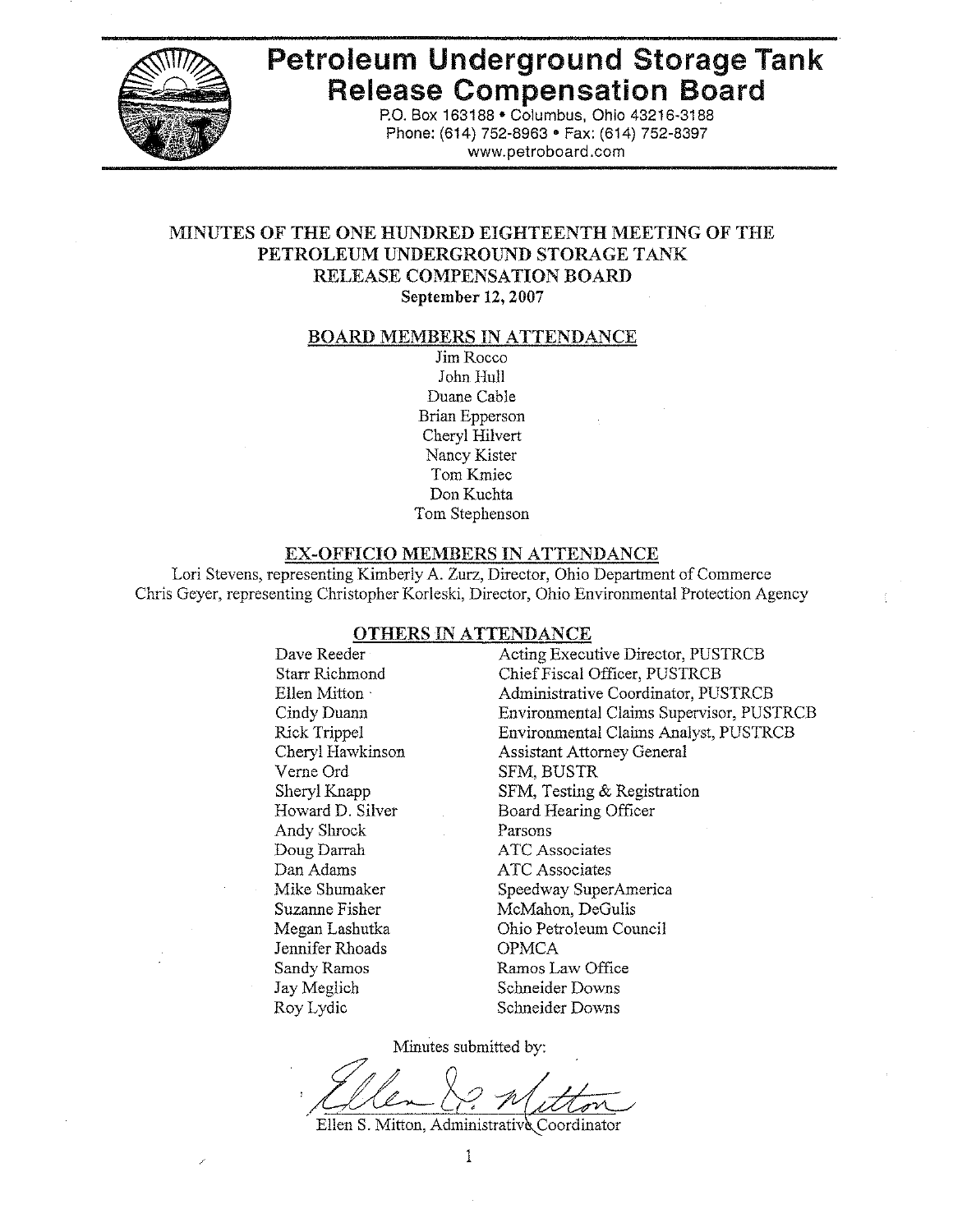## **Call To Order:**

Chairman Rocco convened the one hundred eighteenth meeting of the Petroleum Underground Storage Tank Release Compensation Board on Wednesday, September 12, 2007 at 10:05 a.m. The following members were in attendance: Jim Rocco; John Hull; Nancy Kister; Tom Stephenson; Mayor Don Kuchta; Cheryl Hilvert; Tom Kmiec; Duane Cable; Brian Epperson; Lori Stevens, representing Director Kimberly Zurz, Ohio Department of Commerce; and, Chris Geyer, representing Director Chris Korleski, Ohio Environmental Protection Agency. Mr. Chris Glaros, designee for State Treasurer Richard Cordray, was not in attendance.

Chairman Rocco began the meeting by officially welcoming Mr. Brian Epperson, Corporate Manager Remediation, Speedway SuperAmerica, who has been appointed to the Board to replace Scott Hiser, whose term expired. Chairman Rocco then introduced Ms. Lori Stevens, Acting Chief and Legal Counsel of the Bureau of UST Regulations, representing Ohio Commerce Director Kimberly Zurz. Ms. Stevens is replacing Pete Chace, who resigned from BUSTR.

Chairman Rocco then asked if there were any comments, questions, or discussions regarding the minutes from the June 13, 2007, board meeting and there were none. Ms. Hilvert moved to approve the minutes. Mr. Geyer seconded the motion. A vote was taken and all were in favor.

#### *Election of Officer and Committee Member Appointments*

Chairman Rocco entertained motions from the floor for nominations for officers for the upcoming year. Mayor Kuchta nominated Mr. Jim Rocco to continue in his role as Chairman and Mr. Kmiec seconded. Hearing no other nominations, Mayor Kuchta made a motion to close the nominations and to elect Jim Rocco as the Chairman. Mr. Kmiec seconded. A roll call vote followed. The following members voted in the affirmative: Messrs. Rocco, Hull, Cable, Epperson, Kmiec, Kuchta, Stephenson, Geyer, and Mss. Hilvert, Stevens, and Kister. There were no nays and the motion passed. Mr. Rocco will remain as the Chairman.

Mayor Kuchta nominated Mr. John Hull to remain as the Vice Chairman. Mr. Kmiec seconded. Hearing no other nominations, Mayor Kuchta moved to close the nominations and to elect John Hull as Vice Chairman. Mr. Kmiec seconded. A roll call vote followed. The following members voted in the affirmative: Messrs. Rocco, Cable, Epperson, Kmiec, Kuchta, Stephenson, Geyer, and Mss. Hilvert, Stevens, and Kister. Mr. Hull recused himself from the vote. The motion passed. Mr. Hull will remain as Vice Chairman.

#### *Rules Committee*

Chairman Rocco asked for Board members to volunteer to participate on the Rules Committee for the next year. Tom Stephenson, Cheryl Hilvert, and Brian Epperson volunteered to be members of the Rules Committee. Chairman Rocco and Vice Chairman Hull will also work on the committee in an ad hoc capacity.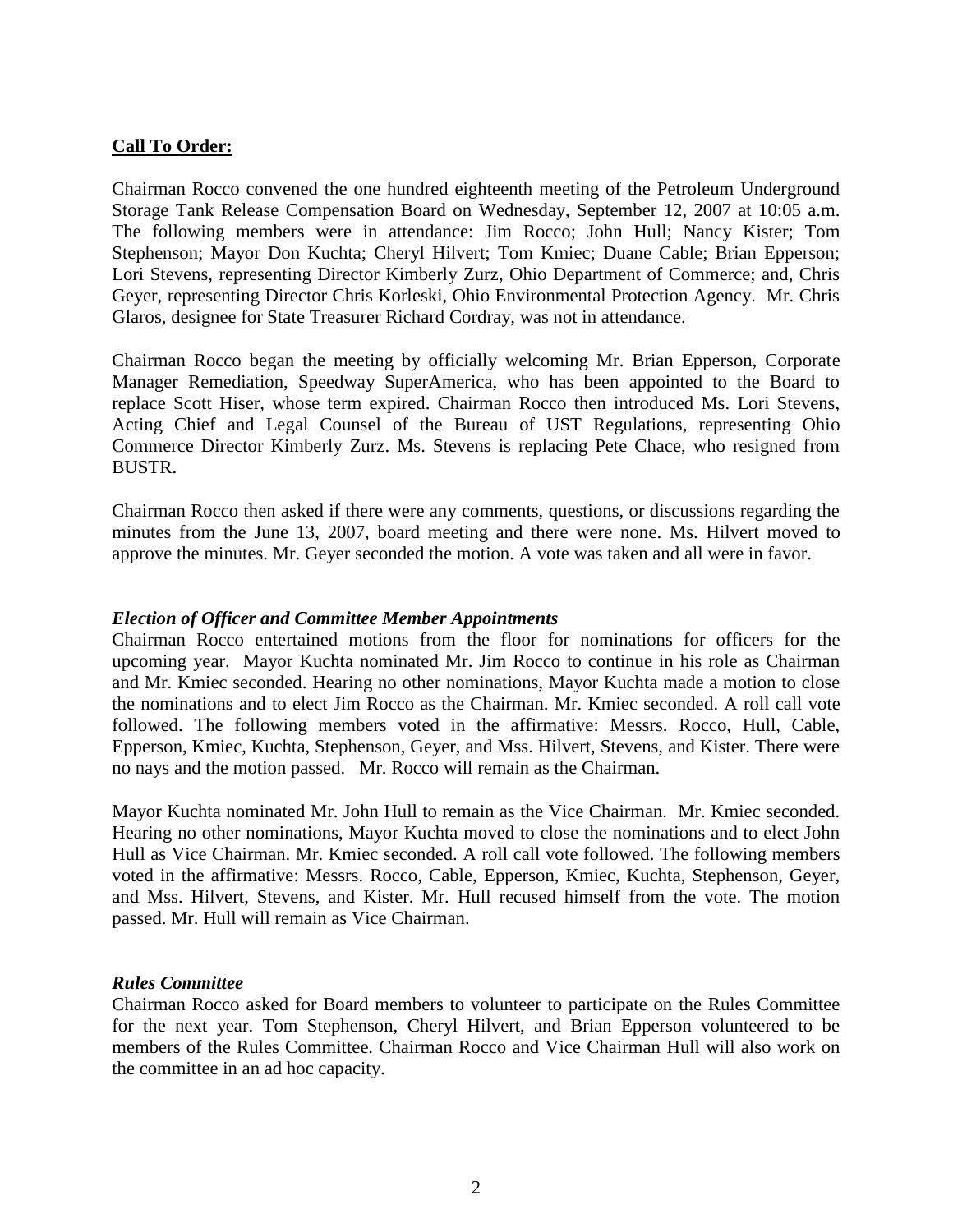## *Finance Committee*

Chairman Rocco noted that the Finance Committee generally consists of the Chairman, the Vice Chairman and another Board member. He requested Ms. Kister remain on the Finance Committee and she accepted. The Finance Committee members are Chairman Rocco, Vice Chairman Hull and Nancy Kister.

## *2008 Meeting Dates*

Chairman Rocco set the following 2008 meeting dates: January 9; February 6; March 12; June 11; September 10 and November 12, 2008. All meetings begin at 10:00 a.m.

## **BUSTR Report:**

Chairman Rocco called upon Ms. Lori Stevens, Acting Bureau Chief, BUSTR, to present the BUSTR report. Ms. Stevens stated that due to recent changes in the Bureau's administration, the Bureau has been in a transition period. She said that representatives of BUSTR, the State Fire Marshal's office, and the Director of Commerce's office had been meeting to discuss making improvements within the Bureau. She said these representatives would be taking a comprehensive look at all BUSTR procedures in all BUSTR Sections, especially the Enforcement Section. Ms. Stevens said they would also discuss ways to retain more resources or to revise the current system.

She said there would be an in depth review of all open release files and they would prioritize all the files for enforcement. Ms. Stevens said the representatives would be looking for environmental factors as well as the age of the release file.

Ms. Stevens stated that BUSTR had received approval to hire three additional inspectors to assist in ongoing compliance inspections required by the Federal Energy Bill.

Ms. Stevens stated that BUSTR would be amending some regulations of the Ohio Administrative Code section 1301:7-9-7 to comply with recent changes in the federal law. She stated that the UST Advisory Committee (committee) consisting of owners and operators of USTs and other interested parties would be meeting sometime in October.

Ms. Stevens said it would be a matter of a rule revision to meet the requirement of secondary containment rules and the committee would be working on the details of that revision and expect to have it finalized in 2008.

She said prior to the October committee meeting, she would be meeting with the State Fire Marshal and representatives of the Department of Commerce to seek final approval on the proposed "red tag program" that would prohibit delivery if a tank were found to be noncompliant. Ms. Sevens said that once the approval is received, she would begin meeting with the Commerce legislative representatives to begin drafting a proposed statute change.

Ms. Stevens stated she has been in contact with the U.S. EPA, Region V, to keep them apprised of the progress being made in Ohio.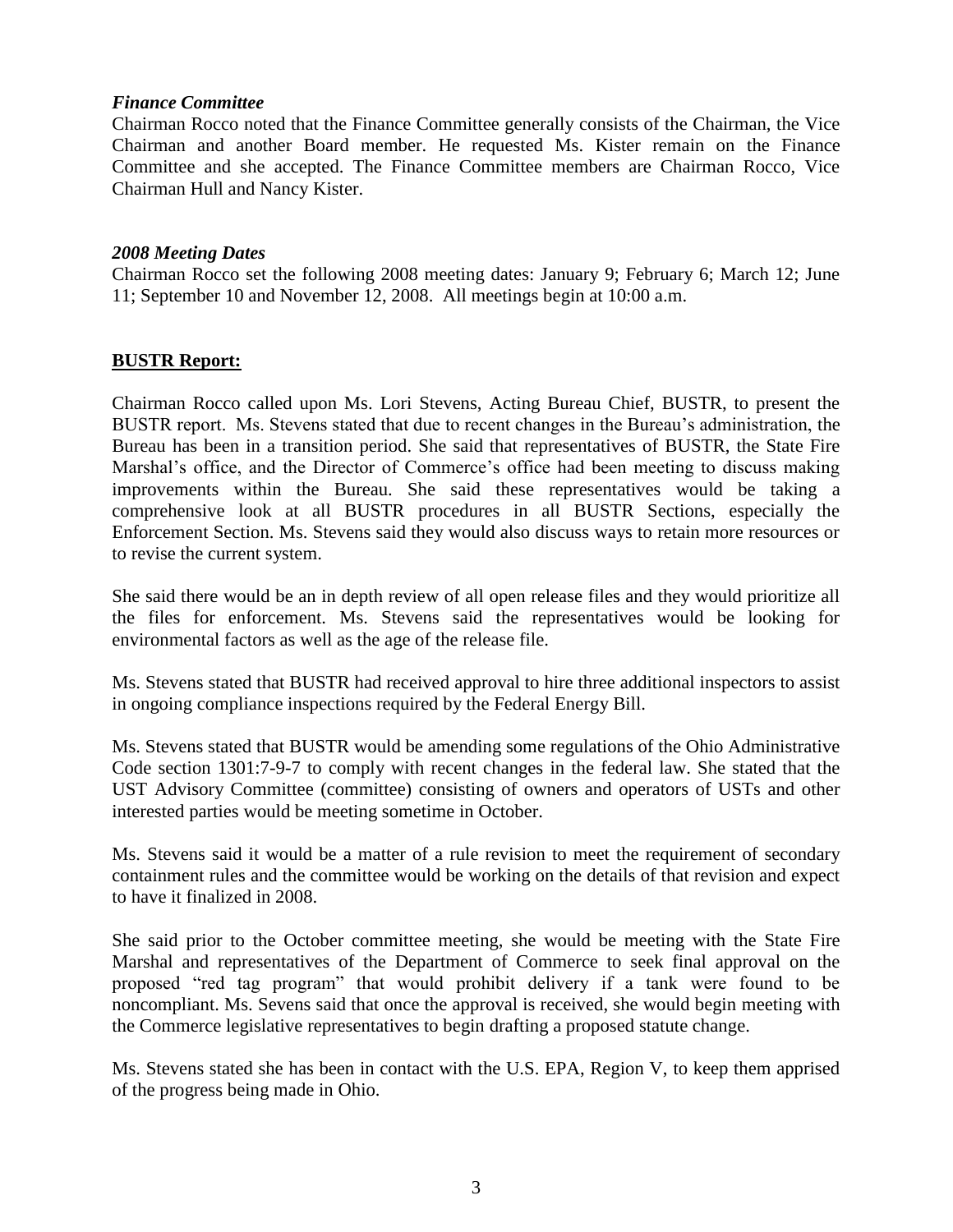## **Financial Report:**

Chairman Rocco called on Starr Richmond to present the financial report. Ms. Richmond introduced Mr. Jay Meglich and Mr. Roy Lydic, auditors with Schneider Downs. Mr. Lydic presented the final draft of the 2006 Audit Report to the Board. Chairman Rocco recommended that the members read the draft and if there are any questions or comments, contact Ms. Richmond. He noted that the audit would be finalized and forwarded to the Auditor of State by the September 30, 2007 deadline. Mr. Lydic stated that the fieldwork for the fiscal year 2007 audit would begin this fall, which would allow the Board to meet the December 31, 2007, deadline. The Board would then be current with audit reports.

Ms. Richmond stated that the May, June, and July financials were mailed to each member. She asked if there were any questions or comments to be discussed. She noted that a summary of the Board's current financial position is behind Tab 4.

She stated that the current unobligated balance is \$11.1 million. Ms. Richmond said there is an additional \$7.2 remaining in the obligated account set aside for claim settlement payments, and another \$7 million in the debt service account.

Ms. Richmond stated that tank fees collected at the end of July are just over \$13.5 million. She stated that today that number is close to \$14 million.

Reporting on other line items, Ms. Richmond noted that interest income is approximately \$126,000. She said the claims expense at the end of July was at \$900,000; however, as of today, that amount is up to approximately \$2 million of the \$9 million obligated in the budget. The salary, rent, and office supplies line items are right on budget for this time in the year. She noted that temporary services and postage are extremely cyclical and are relatively high during this time of the year, but will even out during the fiscal year. Ms. Richmond said that the advertising cost is not a typical expense and was incurred as a result of the Executive Director posting in the newspaper.

Ms. Richmond referenced the Fee Statement Statistics Spreadsheet and said to date there have been approximately \$14 million in tanks fees collected, representing almost 93% of the \$15.1 million budget for 2007 Program Year. She said this amount represents 21,468 tanks paid by 3,350 tank owners. She said that the Board is a little behind in collections as compared to this time last year. Ms. Richmond noted that could be a result of having one more collection day last year compared to this year. Ms. Richmond stated that these amounts reflect only 2007 fees.

Following a brief discussion, Chairman Rocco requested that, to provide a more concise budget versus collection perspective, future fee statement statistics include prior year fees in the fee revenue. Ms. Richmond indicated the future statistics also would include a break-out of the number of tanks paid at the reduced deductible and the number of tanks paid at the standard deductible.

Ms. Richmond reminded the members that in 2000 the Board began to certify delinquent accounts to the Attorney General's office for collection. She stated that in January 2006 the 9% collection charge for this service was increased to 10% and that the Revised Code was changed to allow the Board to charge that fee back to the debtor for inclusion in the delinquent fees.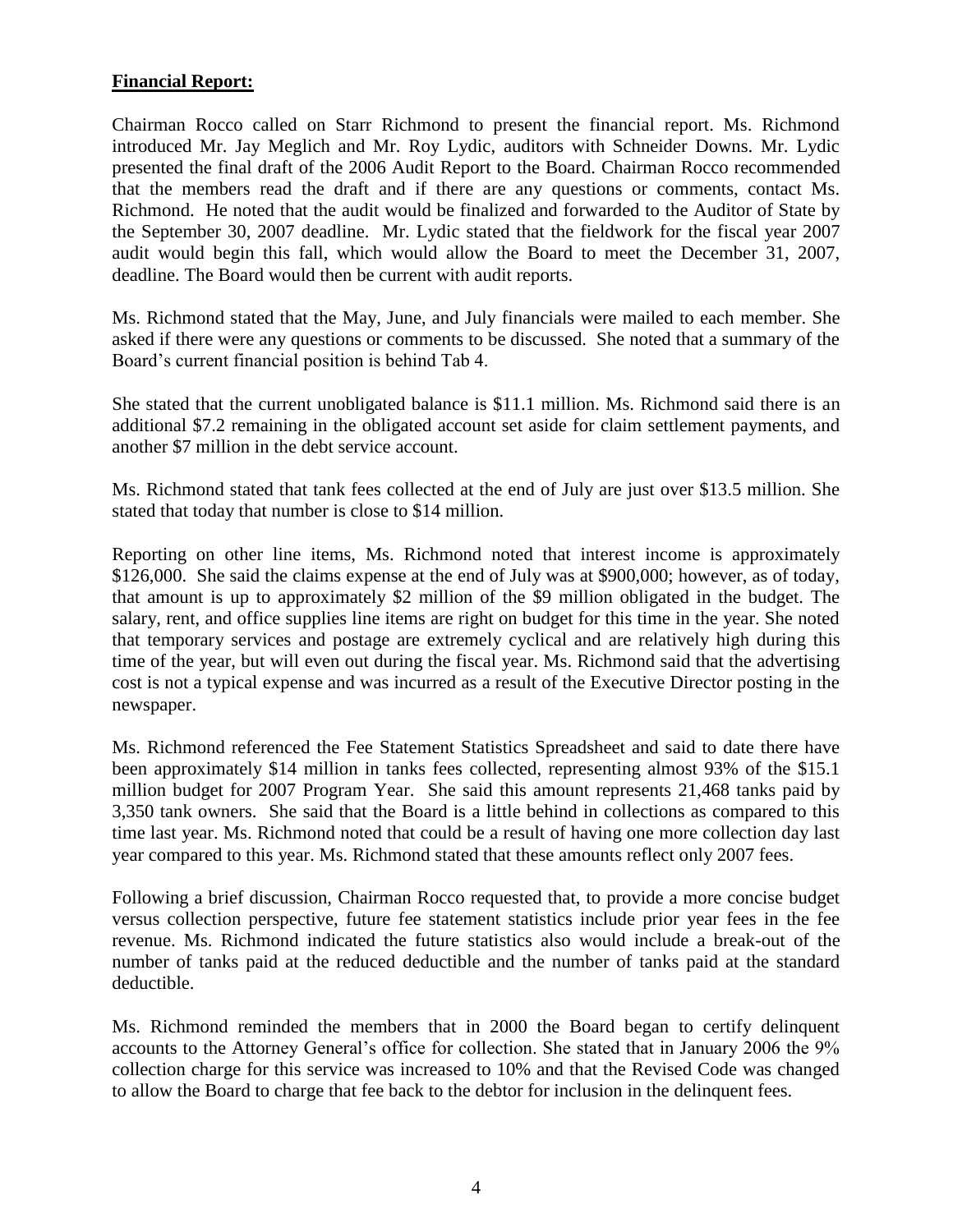Ms. Richmond said that another change in the Revised Code allows the Attorney General's office to legally write-off accounts after a time period of 40 years from the date of certification. The Revised Code gives discretion to agencies to shorten that time period. Ms. Richmond said that the Attorney General's Office has suggested that the Petroleum UST Board shorten that period of time from 40 years to 15 years.

Following a short discussion, Ms. Kister made a motion to enter into a Memorandum of Understanding with the Attorney General's Office, Collections Enforcement Section, to allow uncollectible accounts that the Board forwards for collection to be written off after 15 years instead of 40 years and to authorize the Chairman to sign the Memorandum of Understanding. Ms. Hilvert seconded and a vote was taken. All voted in favor and the motion passed.

## **Claims Report:**

Chairman Rocco called on Cindy Duann, Environmental Claims Supervisor, to present the claims report. Ms. Duann stated that currently the number of open claims is 1,365. She said the total maximum claim liability of in-house unpaid claims is approximately \$27.1 million, and based upon the historical payout at approximately 70%, actual claim liability of unpaid claims is approximately \$19 million. She stated that claims have been submitted for 2,522 sties. She said that 1,592 sites (63%) have no further action (NFA) status and the average claims settlement payout per site is \$64,844. Ms. Duann noted that the average claim payout based on 84 sites that have received NFA status cleaned up exclusively under BUSTR's 1999 and 2005 risk based corrective action rules is \$20,905 per site.

Ms. Duann stated that in the 2006 program year the Board received 971 claim settlement packages with a total net claim value of approximately \$13.2 million. She said that in that same time period, there were 790 claims settled and 48 claims closed. Ms. Duann said the total net value of settled claims is about \$14.2 million with a settlement offer of \$9.4 million.

Ms. Duann said that in the first two months of program year 2007, the Board received 155 claim packages with a total net value of \$2.8 million. She said there were 129 claims settled during the same time period.

Ms. Duann said the Board received 109 eligibility applications and made 103 determinations in program year 2006. Of the 103 determinations, 69 applications had been approved and 34 applications had been denied. She stated that the top two reasons for eligibility denials continue to remain constant. Those denial reasons are: 1) no release from the assured tank system; and, 2) late filing.

Ms. Duann said the Board received 16 eligibility applications in July and August. She said nine applications had been approved and four had been denied during the same time period.

Ms. Duann said that the Board received 27 cost pre-approval applications in July and August and 72 pre-approval applications had been approved, noting that the staff is gaining ground in the backlog of applications. Currently, only 28 pre-approval applications are open.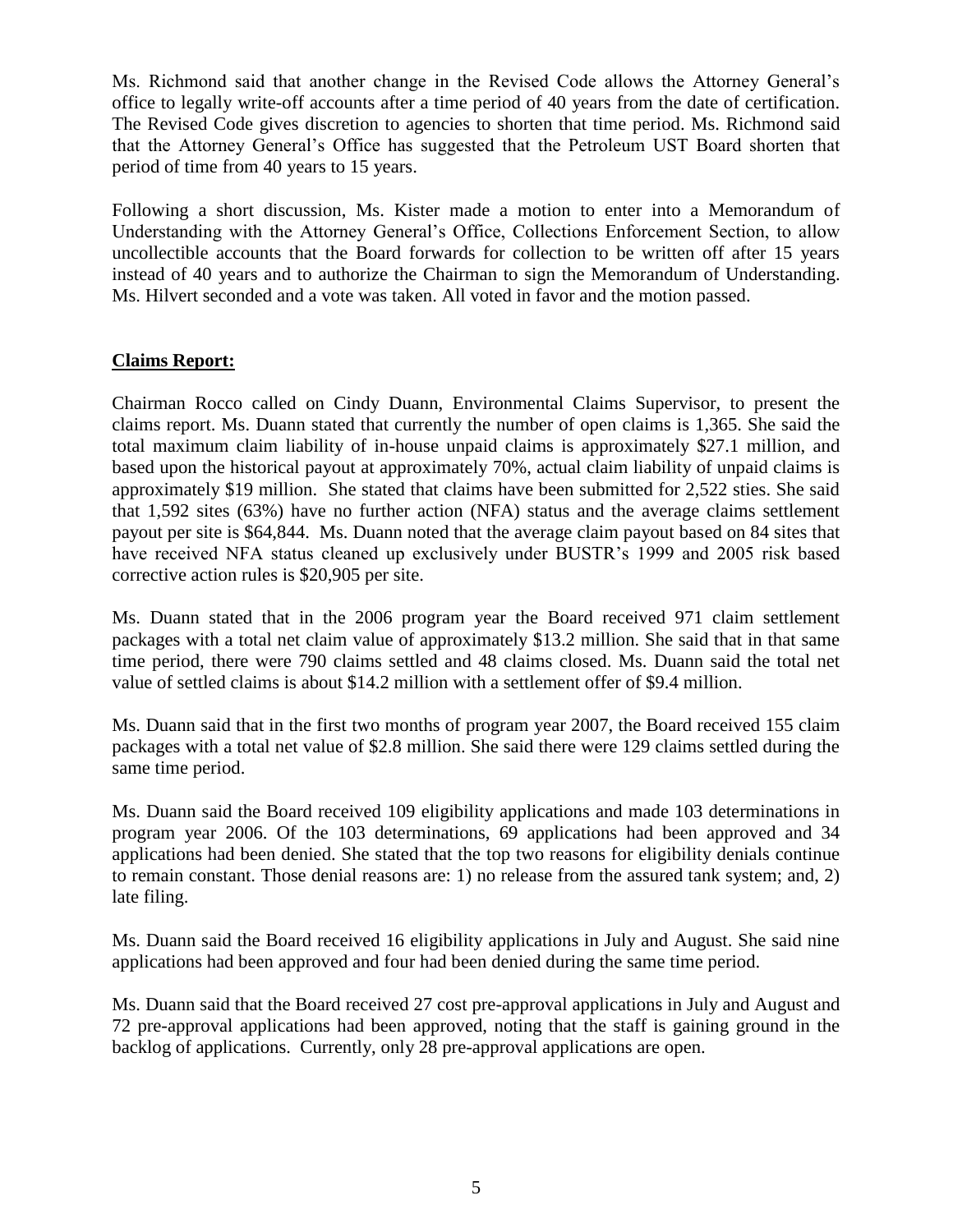#### **Old Business**

#### *Executive Director Search Update*

Chairman Rocco said that the Search Committee, John Hull, Tom Stephenson, and the Chairman, had received over 60 resumes for the position of Executive Director for the Board. He stated that after a lengthy review of all applications, the committee identified six potential candidates and interviewed each of the applicants on Tuesday, September 11, 2007. He stated that at this time, the committee was not in a position to make a recommendation to the members of the Board. Chairman Rocco stated that a copy of all six applicants' resumes had been distributed to the Board members and asked that each member read them to become familiar with the candidates' backgrounds. He said there would be an Executive Session at the November 14, 2007, Board meeting to discuss these applicants, set the salary, and make a recommendation.

## *Employee Handbook – Inspector General Response*

Chairman Rocco called upon David Reeder to discuss the revisions made to the Employee Handbook in response to the recommendations suggested in the June 8, 2007, findings of the Inspector General. Mr. Reeder noted that the committee, Chairman Rocco, Don Kuchta, Cheryl Hilvert, Cheryl Hawkinson, Starr Richmond, Ellen Mitton, and Dave Reeder, met and discussed additions and edits needed to the employee manual as it relates to IT Policy IPT-E.8, addressing personal use of IT resources. The committee also discussed the development of a mandatory training session for new executive directors, board members, and staff to include Department of Administrative Services (DAS) directives and policies, ethics, and executive orders.

Mr. Reeder stated that the Employee Handbook had been finalized with the appropriate revisions and submitted to the Inspector General with a written response from the Chairman. Mr. Reeder said the Inspector General's full report and the Board's response to that report may be obtained from the Office of the Inspector General's website at http://watchdog.ohio.gov.

John Hull moved to adopt the Employee Handbook as written dated August 2007; Mr. Geyer seconded. A vote was taken and all voted in favor. The motion passed.

#### *Ethics Training*

Mr. Reeder said that pursuant to the Governor's Executive Order 2007-01S, Board members are required to attend ethics training every other year. He stated that an email with a list of upcoming training sessions had been forwarded to all Board members regarding this requirement. Mr. Reeder noted that attached to that email were documents that were to be printed, read, and taken with Board members to the training session of their choice. He added that additional information had been provided today in each Board member's book and should be included with the material for the training sessions. Mr. Reeder said that Ellen Mitton, of the Board's staff, had been designated as the Board's Ethics Officer. Mr. Reeder requested that each Board member select an upcoming training session and advise Ms. Mitton of that date to maintain a current record of Board members and their respective training schedules. Mr. Reeder instructed Board members to contact Ms. Mitton if there were concerns or questions regarding Executive Order 2007-01S.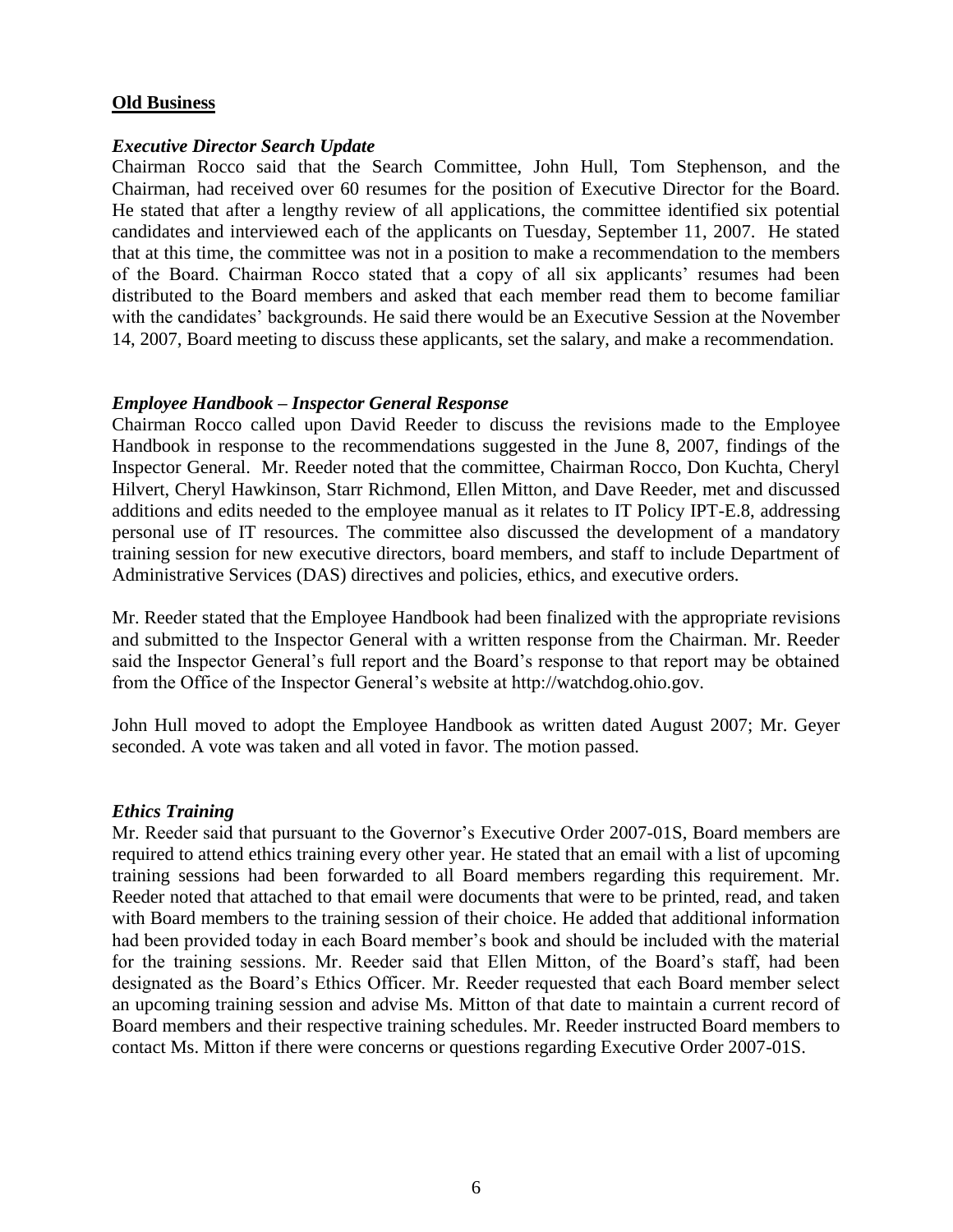## **New Business**

## *Appeal*

Larry Haver and Barry Haver, dba Haver Realty, Claim #4908-0001/09/16/92-A

Mr. Howard Silver, Board Hearing Officer, presented his Report and Recommendation to the Board on the appeal of a settlement determination issued by the Director on June 30, 2006. He stated that the site release was located at 225 East High Street in Hicksville, Ohio and was owned by Haver Realty, a partnership of Larry Haver and Barry Haver. Haver Realty purchased the property in 1984 from Standard Oil and the site had been used as a gasoline filling station for approximately eighty years.

Mr. Silver said the property had been leased and used as a BP gasoline station. He said a release was discovered and reported to the Bureau of Underground Storage Tank Regulations (BUSTR) in 1992.

Mr. Silver said the exhibits indicated that on January 24, 2002, Hicksville city personnel were digging near the release site, discovered heavy odors of petroleum, petroleum staining, and free product. He said that on January 24, 2002, BUSTR directed written notice to Haver Realty of the contamination discovered on that date.

Mr. Silver stated that one aspect of the case that is integral to the recommendation to the Board is that Haver Realty decided to stay under the Ohio Administrative Code Section 1301:7-9-13(J), Remedial Action Plan, a rule adopted by the State Fire Marshal effective September 1992 rather than taking the option of electing to perform corrective action under rules adopted on March 31, 1999. Mr. Silver noted they continued under the September 1992 rules from 1992 until sometime in 2005.

Mr. Silver said that Haver Realty was required to complete a site assessment; however, during that phase, the city of Hicksville denied Haver Realty access to the right-of-way. This event denied Haver Realty the opportunity to pursue additional site assessment. Because the City of Hicksville denied Haver Realty access to the right of way, BUSTR deemed the site assessment complete and notified both Haver Realty and its consultant that the site assessment was complete and a remedial action plan was required to be submitted to BUSTR.

Haver Realty filed a claim reimbursement application to the Fund on September 15, 2005, for \$7,000 based upon two invoices for costs associated with site assessment activities. The Director of the Fund issued an initial settlement claim letter denying the claim for site assessment costs, referring to the site assessment completion date of July 1, 2003, and the deadline for filing an application for claim reimbursement with the Fund by July 1, 2004.

Mr. Silver said that because Haver Realty's claim for reimbursement for site assessment costs was filed on September 15, 2005, after the deadline of July 1, 2004, as required by Ohio Administrative Code Section 3737-1-12(B)(3), the denial of the claim reimbursement is found to comprise valid state action, as a matter of fact and law, and is recommended affirmed.

Mr. Geyer moved to uphold the Executive Director's decision and the Hearing Officer's findings of fact, conclusion of law, and recommendation. Mr. Hull seconded. A vote was taken and all voted in favor. The motion carried.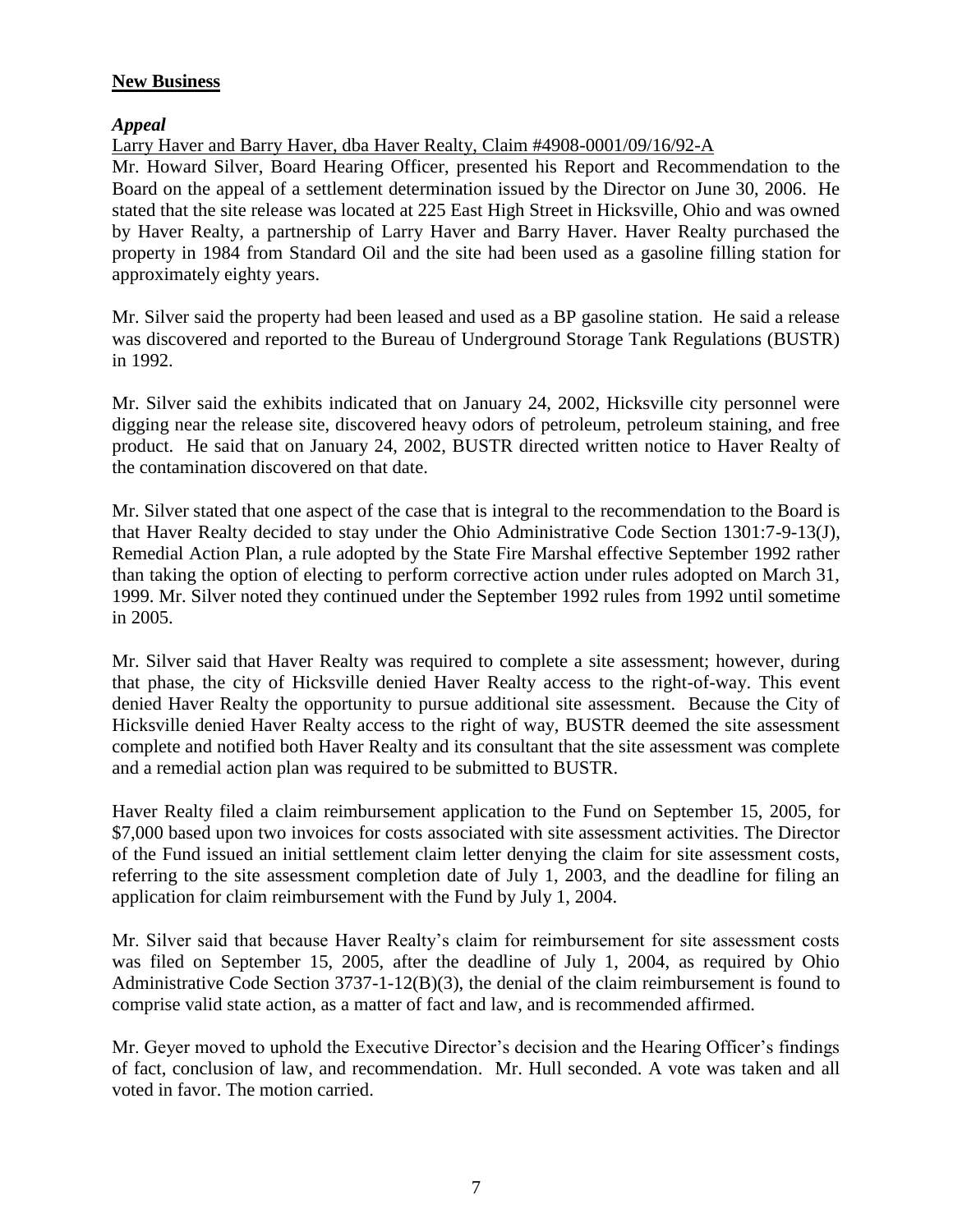## *Certificate of Coverage Ratifications*

Chairman Rocco called upon Mr. Reeder to present the lists of owners who either had been issued or denied a Certificate of Coverage for ratification by the Board.

Mr. Reeder explained that behind Tab 10 there is a list of owners who had been issued a Certificate of Coverage for program year 2006.

Mr. Reeder said that the process used to review the fee applications and issue or deny a Certificate of Coverage included a review for completeness to determine that full payment had been made, that financial responsibility was demonstrated, and that the BUSTR registration was complete. In a second level of review, BUSTR registration data is considered to determine whether tanks for which coverage is sought are in compliance with BUSTR rules. Mr. Reeder said if there are no issues, the facility receives a Certificate of Coverage. Mr. Reeder asked that the Board ratify his actions with respect to the facilities receiving 2006 Certificates of Coverage.

Mr. Hull moved to ratify the list of 2006 Certificates of Coverage that were granted. Ms. Hilvert seconded. A vote was taken and all were in favor. The motion passed.

Mr. Reeder identified the list behind the blue divider sheet in Tab 10 as owners who were denied a Certificate of Coverage in the 2006 program year. He explained that if compliance issues are discovered, notice is provided to owners in accordance with Board rules and the Revised Code. Throughout this process the Board's staff works with owners to correct the fee statement record and/or the BUSTR registration record. Mr. Reeder stated that the staff often continues to work with owners even after a determination to deny a Certificate of Coverage has been issued. The Board's rules and the Revised Code make provisions for an appeal of the determinations issued within this process.

He stated that all of the processes as stated in the Board's rules and the Revised Code were followed in making the determinations for denying Certificates of Coverage. Mr. Reeder asked that the Board ratify his actions with respect to the facilities that were denied a Certificate of Coverage in program year 2006.

Mr. Hull moved to ratify the list of 2006 Certificates of Coverage that were denied. Ms. Hilvert seconded. A vote was taken and all were in favor. The motion passed.

Mr. Reeder continued, stating the list behind Tab 11 is a list of owners who had been issued a Certificate of Coverage for program year 2007. He explained the same process was followed with these tank owners as explained previously. Mr. Reeder asked that the Board ratify his actions with respect to the facilities that were granted a Certificate of Coverage for program year 2007.

Mr. Hull moved to ratify the list of Certificates of Coverage that were granted for program year 2007. Mr. Geyer seconded and a vote was taken. All were in favor. The motion passed.

Mr. Reeder concluded his report stating there have not been any denials of Certificates of Coverage in program year 2007.